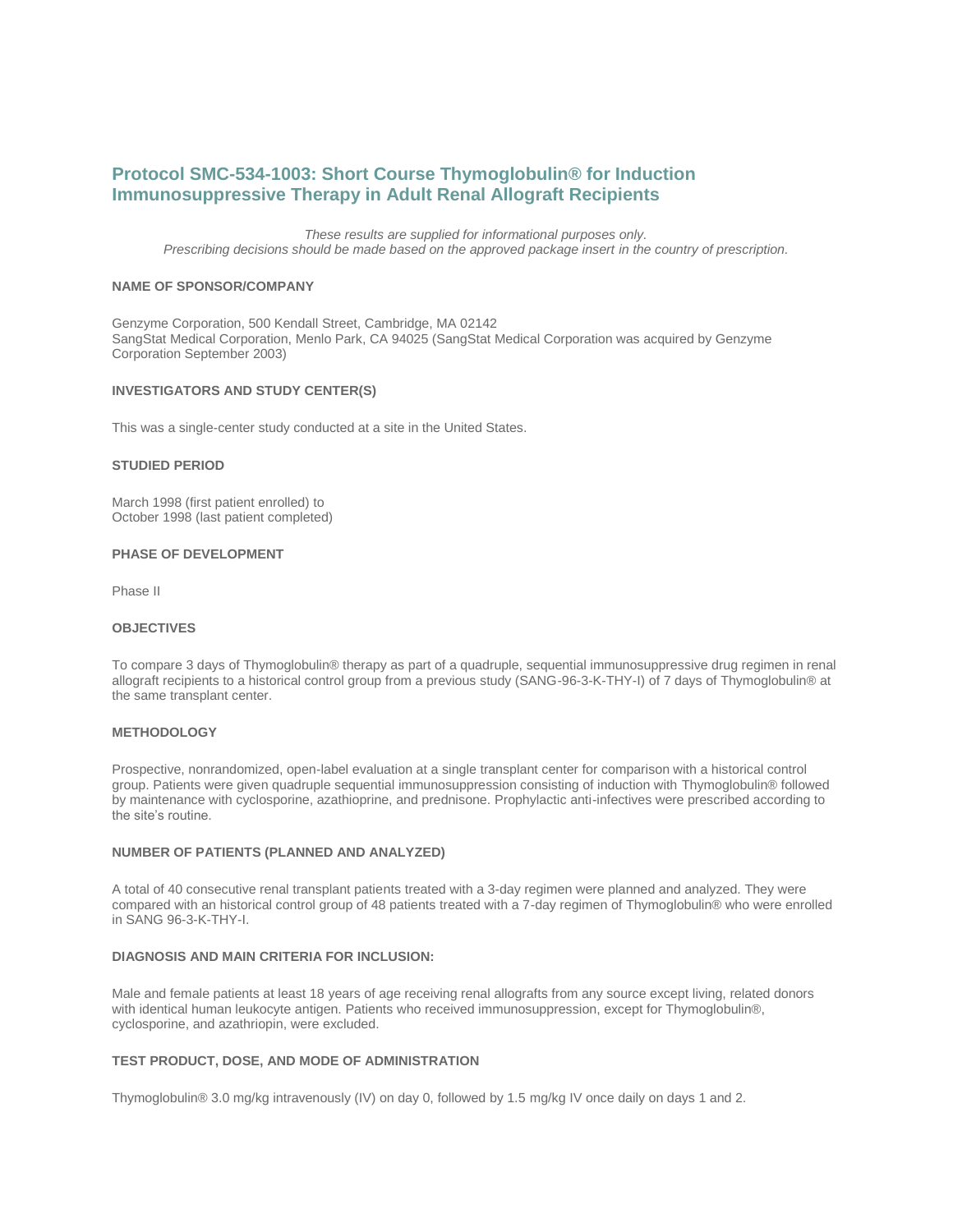Cyclosporine and azathioprine doses were determined by the investigator. The patient received prophylaxis with methyl prednisolone prior to the first infusion. Prednisone (1 mg/kg/day) was given orally (PO) on days 1 and 2. Prednisone was tapered over 12 months.

Oral nystatin or mycelex was taken daily for 3 months post transplant. Double-strength trimethoprim/sulfamethoxazole was taken PO. If allergic to sulfonamides, dapsone 50 mg/day or nebulized pentamidine 300 mg/month for 6 months could be substituted. Patients also received either ganciclovir (1 g tid) or acyclovir (200 mg bid PO) for at least 3 months post transplant.

### **DURATION OF TREATMENT**

Three days

### **REFERENCE THERAPY, DOSE AND MODE OF ADMINISTRATION**

Not applicable (historical control).

# **CRITERIA FOR EVALUATION**

# **Criteria for Evaluation – Efficacy**

Primary: Incidence of acute rejection 3 months after transplant. Secondary: Incidence of acute rejection at 1 year; Patient and allograft survival rates at 1 year.

#### **Criteria for Evaluation – Safety**

Adverse events (AEs), including tolerability, fever, chills, dyspnea, and hives; leukopenia and thrombocytopenia; infections; and malignancy. Laboratory results also included serum chemistries.

### **STATISTICAL METHODS**

### **Statistical Methods – Patients**

Demographic information and baseline characteristics were summarized using descriptive statistics (mean, median, standard deviation, minimum, and maximum) for continuous variables, and counts and percents for categorical variables.

### **Statistical Methods – Efficacy**

The incidence of acute rejection 3 months after transplant among the patients who received the 3-day regimen and those who received the 7-day regimen were compared using Fisher's exact test. Other instances of acute rejection and survival of patients and allografts in the year after transplant were analyzed using the Kaplan-Meier method with confidence intervals (CIs) calculated using Tsiatis variance estimator.

### **Statistical Methods – Safety**

AEs were coded by the modified COSTART dictionary, and AEs of special interest were tabulated by treatment regimen. AEs were also summarized by relationship to treatment and by severity. Serious adverse events (SAEs), AEs leading to treatment interruption or discontinuation, and deaths were summarized. Laboratory results were listed.

### **SUMMARY / CONCLUSIONS**

### **Summary / Conclusions (Patients)**

Data were available from all enrolled patients (n=40 for the 3-day regimen; n=48 for the 7-day regimen). There were no significant differences between treatment regimens in patient demographic or baseline characteristics. The mean age was 50 years for patients on the 3-day regimen, compared with 45 years for patients on the 7-day regimen. Approximately 63% of the patients were male. Between 70% and 73% of transplants in both treatment regimens were cadaveric.

Thirty-four patients completed the study of the 3-day regimen. Among those who terminated early, 2 died and 4 discontinued because of graft loss. There were no premature withdrawals from the study of the 7-day regimen.

# **Summary / Conclusions (Efficacy)**

All patients were evaluable for efficacy. In a few instances where the published data differ from what is presented in the study report on the 3-day regimen (because of corrections in the original database prior to preparation of the publication), footnotes are included to explain the differences.

There was no difference between the treatment regimens in terms of the primary endpoint: 2 of 40 patients (5%) on the 3 day regimen had experienced acute rejection at 3 months, compared with 2 of 48 patients (4%) on the 7-day regimen.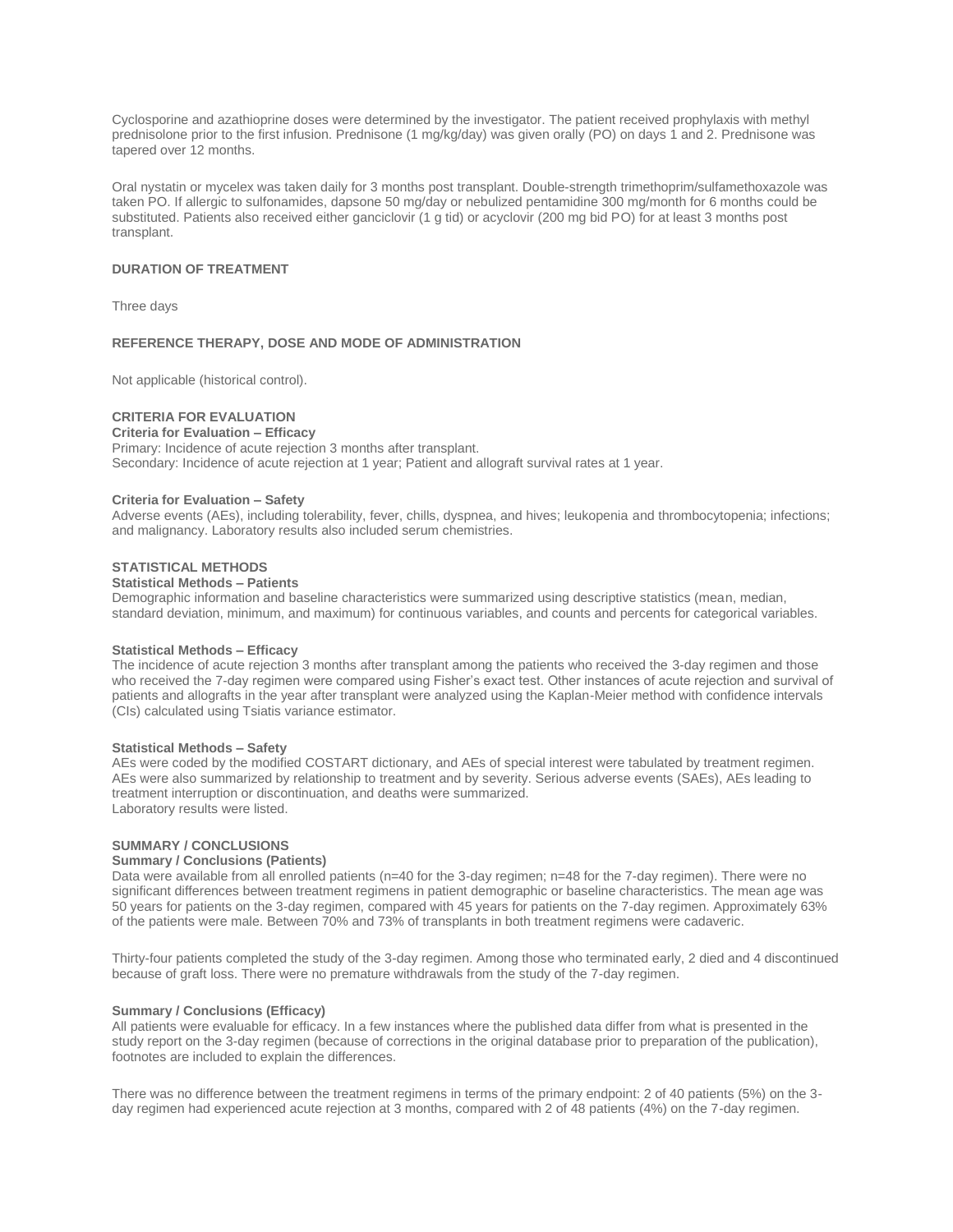One year after transplant, the treatment regimens were also similar in terms of patient survival, graft survival, and acute rejection rates as shown below.

| Secondary endpoint                                                                                                                                                                                     | 3-day Regimen; n=40<br> n (%) | 7-day Regimen; n=48<br>$n (\%)$ | $P-value$     |  |  |
|--------------------------------------------------------------------------------------------------------------------------------------------------------------------------------------------------------|-------------------------------|---------------------------------|---------------|--|--|
| 1-Year patient survival                                                                                                                                                                                | 38(95)                        | 47 (98)                         | 0.464         |  |  |
| 1-Year graft survival                                                                                                                                                                                  | 34 (85) <sup>1</sup>          | 47 (98)                         | not available |  |  |
| 1-Year acute rejection                                                                                                                                                                                 | 3(8)                          | 2(4)                            | 1.0           |  |  |
| <sup>1</sup> The publication stated that graft survival was 95%; this difference is because the published analysis excluded the<br>3 technical failures (thrombosis) and the present analysis did not. |                               |                                 |               |  |  |

The average length of hospital stay after transplantation was 6.1 days for patients on the 3-day regimen, compared with 8 days for patients on the 7-day regimen (p=0.002).

### **Summary / Conclusions (Safety)**

All patients were evaluable for safety. For patients on the 3-day regimen (n=40), the median number of Thymoglobulin® doses received was 3 (range: 1 to 4 doses). For patients on the 7-day regimen (n=48), the median number of full doses of Thymoglobulin® received was 6 (range: 0 to 8 doses).

The safety profiles were generally similar for the 2 treatment regimens. Fever, thrombocytopenia, and CMV were more common among patients on the 3-day regimen and leukopenia was more common among those on the 7-day regimen.

All patients on the 3-day regimen had at least 1 AE, as did all patients on the 7-day regimen.

Most of the AEs among patients on the 3-day regimen were mild and unlikely or not related to study drug.

The incidences of AEs of special interest are summarized below by treatment regimen in order of decreasing frequency on the 3-day regimen.

|                                                       | 3-day Regimen; n=40 | 7-day Regimen; n=48 |  |  |
|-------------------------------------------------------|---------------------|---------------------|--|--|
| Adverse event                                         | $ n \ (\%)$         | n (%)               |  |  |
| Infection                                             | 23 (58)             | 27 (56)             |  |  |
| Fever                                                 | 21 (53)             | 9(19)               |  |  |
| Thrombocytopenia                                      | 14(35)              | 5(10)               |  |  |
| Cytomegalovirus                                       | $11(28)^1$          | 6(13)               |  |  |
| Leukopenia                                            | 8(20)               | 27 (56)             |  |  |
| Malignancy                                            | 2(5)                | 1(2)                |  |  |
| Chills                                                |                     | 0                   |  |  |
| Dyspnea                                               |                     | 6(13)               |  |  |
| Hives                                                 | 0                   | 10                  |  |  |
| <sup>1</sup> The publication showed only 7 instances. |                     |                     |  |  |

Among patients on the 3-day regimen, there were 44 SAEs, including 2 deaths. There was also 1 death among the patients on the 7-day regimen. All of these deaths were judged to be unrelated to study treatment.

One patient on the 3-day regimen died of adenocarcinoma of the colon on day 95, and one died of cardiac arrest on day 94.

One patient on the 7-day regimen suffered a fatal pulmonary embolus on day 74.

There were no laboratory abnormalities of note.